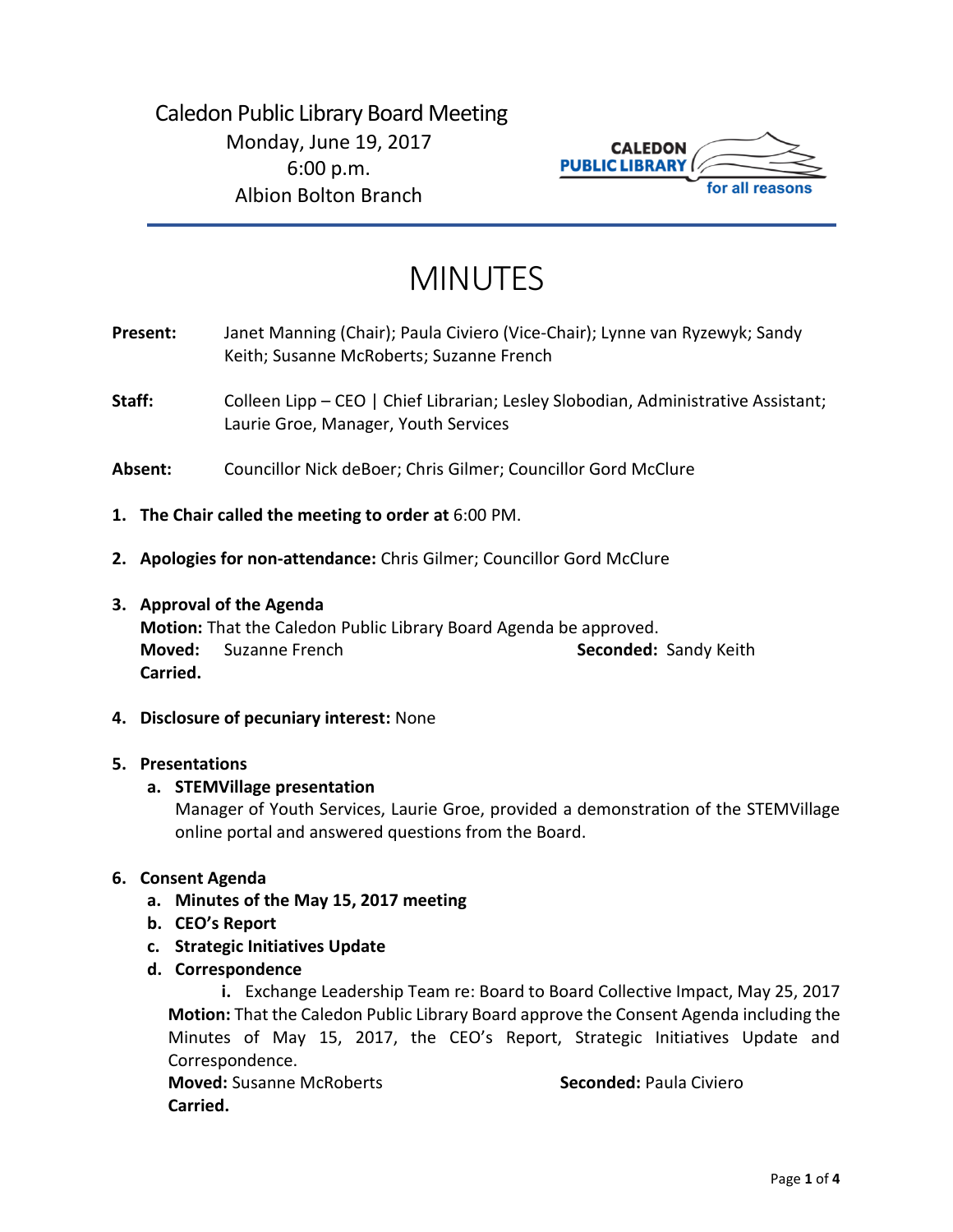# **7. Business arising from the minutes:** None

# **8. Staff Reports**

# **a. Treasurer's Report and Financial Statements**

**Motion:** That the Caledon Public Library Board receive and approve the Treasurer's Report and Financial Statements; and,

That the Caledon Public Library Board reschedule the August 14<sup>th</sup> meeting to Monday, August 21<sup>st</sup>, 2017 to accommodate the preparation of the full budget and the scheduling of a meeting of the CPL Finance Committee.

**Moved:** Sandy Keith **Seconded:** Susanne McRoberts **Carried.** 

## **b. Social Media Policy**

**Motion:** That the Caledon Public Library Board review the Social Media Policy for approval and adoption.

**Moved:** Suzanne French **Seconded:** Paula Civiero **Carried.** 

## **c. Learning Pledge Report**

**Motion:** That the Caledon Public Library Board endorse and adopt the Board and Management portion of the pledge, and:

That the Board Chair and CEO/Chief Librarian sign the pledge on behalf of the full board and Management Team.

**Moved:** Lynne van Ryzewyk **Seconded:** Paula Civiero **Carried.**

# **d. Exchange Board 2 Board Representative Report**

**Motion:** That the Caledon Public Library Board name Sandy Keith as its dedicated Exchange Representative; and,

That, pending feedback from the Exchange Representative, the Caledon Public Library Board reflect the roles and responsibilities of this position within the Board Bylaws as part of the next regular review in February 2018; and;

That the Caledon Public Library Board schedule a regular meeting in 2018 to take place at the Exchange, ensuring that this change in location is clearly communicated to residents and that the facility remains open and accessible to the public for the duration of the meeting.

**Carried.** 

**Moved:** Paula Civiero **Seconded:** Susanne McRoberts

# **9. Board and Committee Reports**

# **a. Closed Session**

**Motion:** That the Board move to Closed Session under Section 16.1 (4) of the Public Libraries Act to consider:

(b) personal matters about an identifiable individual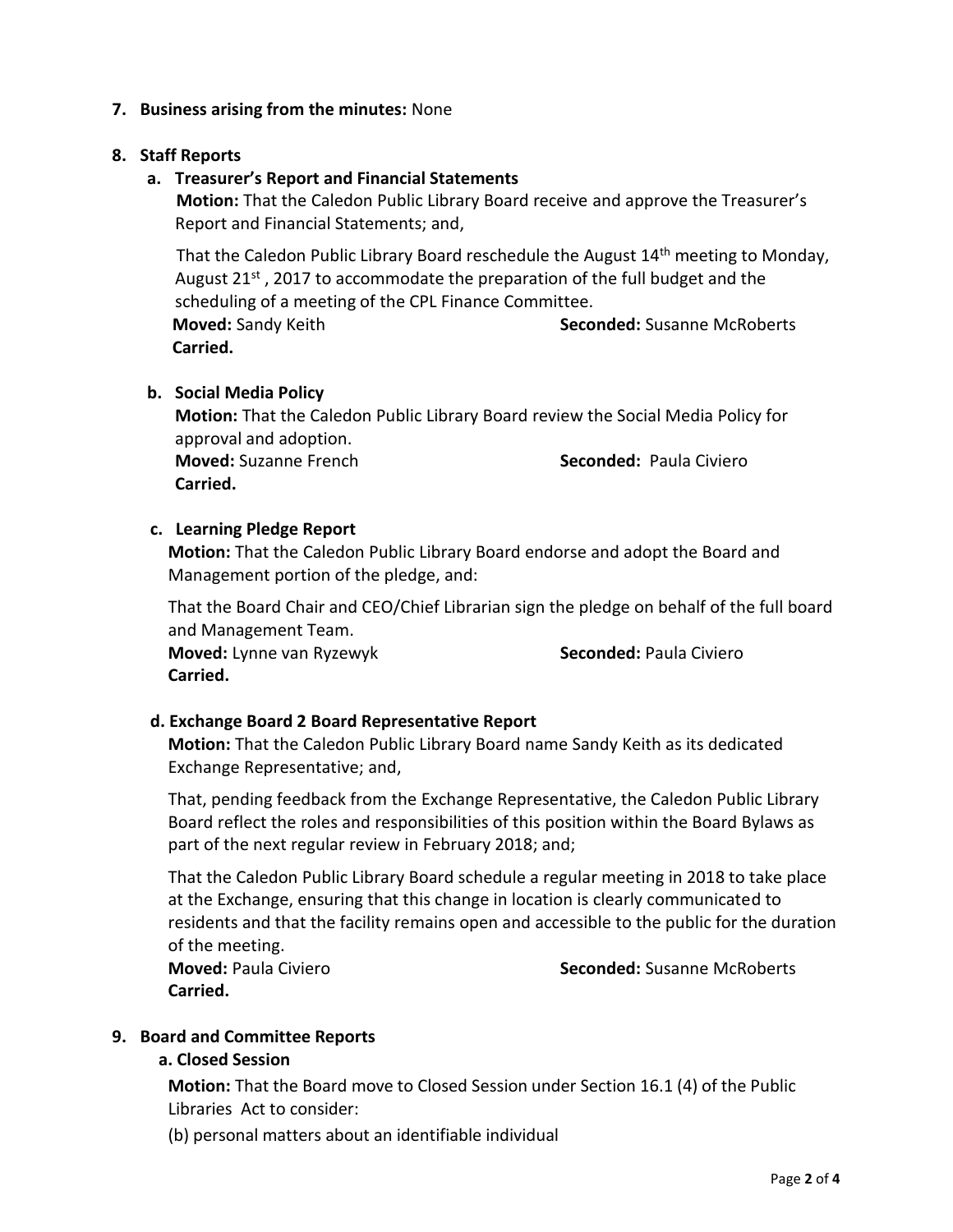**Moved:** Sandy Keith **Seconded:** Suzanne French

**Carried. Time:** 7:09 PM

**Motion:** That the Board return to an Open Session under Section 16.1 (4) of the Public Libraries Act having considered:

(b) personal matters about an identifiable individual **Moved:** Suzanne French **Suzanne Seconded:** Sandy Keith **Carried. Time:** 7:23 PM

**i. Confidential Report re: Personal matters about an identifiable individual – CEO Performance Appraisal**

**Motion:** That the Board receive the CEO Annual Performance Appraisal as prepared by the Board's CEO Performance Evaluation Committee **Moved:** Sandy Keith **Seconded: Susanne McRoberts Seconded: Susanne McRoberts Carried.**

# **ii. CEO Goals 2017-18 (Attachment 9-B)**

**Motion:** That the Caledon Public Library Board approve the CEO Goals 2017-18 **Moved:** Sandy Keith **Seconded:** Susanne McRoberts **Carried.** 

**10. New Business:** None

## **11. Board Advocacy**

- **a. Upcoming Events and Opportunities**
	- **i.** Trivia Night in Celebration of Canada's 150<sup>th</sup> Birthday! Thursday, June 22, 8 PM, Villa Caledon Inn, 16626 Airport Road, Caledon East
		- Colleen Lipp and Sandy Keith will attend Trivia Night
	- **ii.** Belfountain Lockers Ribbon Cutting
		- July date to be confirmed
	- **iii.** Presentation of Exchange Data Project to Council Date to be confirmed

## **12. Question Period:** There were no members of the public present.

## **13. Evaluation of the meeting:**

- **a.** What was your key takeaway from the meeting?
	- **i.** The STEMVillage presentation was very informative and provided a better understanding and helpful overview of the software. The presentation is also helpful in providing Library Board member's with added knowledge to advocate with.
	- **ii.** The Library's progress is moving along well.